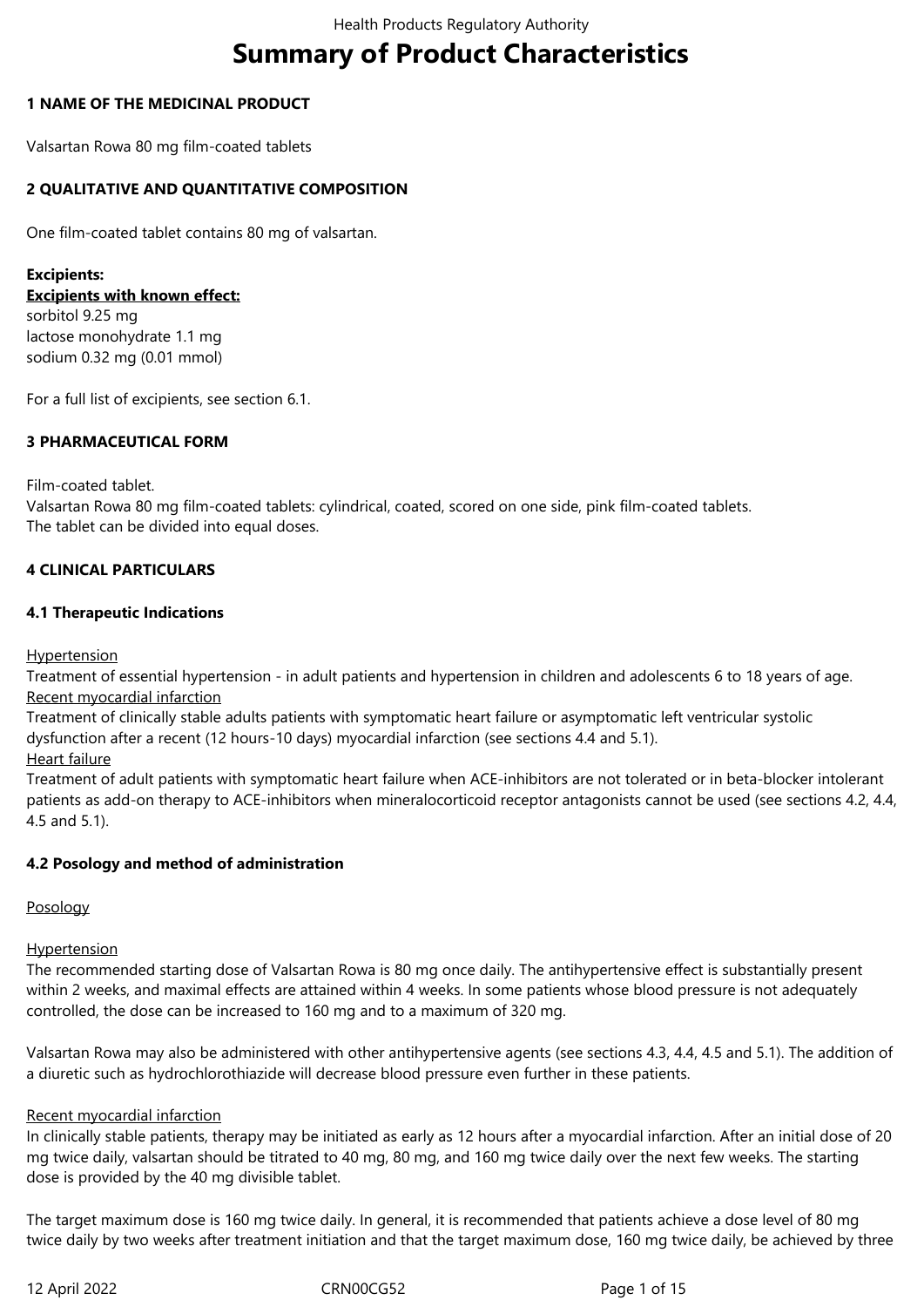months, based on the patient's tolerability. If symptomatic hypotension or renal dysfunction occur, consideration should be given to a dosage reduction.

Valsartan may be used in patients treated with other post-myocardial infarction therapies, e.g. thrombolytics, acetylsalicylic acid, beta blockers, statins, and diuretics. The combination with ACE inhibitors is not recommended (see sections 4.4 and 5.1).

Evaluation of post-myocardial infarction patients should always include assessment of renal function.

## Heart failure

The recommended starting dose of Valsartan Rowa is 40 mg twice daily. Uptitration to 80 mg and 160 mg twice daily should be done at intervals of at least two weeks to the highest dose, as tolerated by the patient. Consideration should be given to reducing the dose of concomitant diuretics. The maximum daily dose administered in clinical trials is 320 mg in divided doses.

Valsartan may be administered with other heart failure therapies. However, the triple combination of an ACE inhibitor, valsartan and a beta blocker or a potassium-sparing diuretic is not recommended (see sections 4.4 and 5.1). Evaluation of patients with heart failure should always include assessment of renal function.

# *Additional information on special populations*

# **Elderly**

No dose adjustment is required in elderly patients.

#### Renal impairment

No dose adjustment is required for adult patients with a creatinine clearance >10 ml/min (see sections 4.4 and 5.2).

# Hepatic impairment

Valsartan Rowa is contraindicated in patients with severe hepatic impairment, biliary cirrhosis and in patients with cholestasis (see sections 4.3, 4.4 and 5.2). In patients with mild to moderate hepatic impairment without cholestasis, the dose of valsartan should not exceed 80 mg.

### Paediatric population

#### Paediatric hypertension

For children and adolescents who are unable to swallow tablets, the use of the Valsartan oral solution is recommended. The systemic exposure and peak plasma concentration of valsartan is about 1.7-fold and 2.2-fold higher with the solution compared to the tablets.

#### *Children and adolescents 6 to 18 years of age*

The initial dose is 40 mg once a daily for children weighing below 35 kg and 80 mg daily for those weighing 35 kg or more. The dose should be adjusted based on blood pressure response. For maximum doses studied in clinical trials please refer to the table below:

Doses higher than those listed have not been studied and are therefore not recommended.

| Weight                          | Maximum dose studied in clinical trials |
|---------------------------------|-----------------------------------------|
| $\geq$ 18 kg to < 35 kg   80 mg |                                         |
| $\geq$ 35kg to < 80 kg   160 mg |                                         |
| ≥80kg to ≤ 160 kg   320 mg      |                                         |
|                                 |                                         |

For children already started on valsartan prior to the age of six years, please refer to the posology for Valsartan oral solution (Children 1 to less than 6 years of age).

# *Children less than 6 years of age*

For children aged 1 to 5 years and for those having difficulties in swallowing the tablet, Valsartan oral solution is recommended. Available data are described in sections 4.8, 5.1 and 5.2. However safety and efficacy of valsartan in children below 1 year of age have not been established.

#### *Switching from oral solution to tablets*

12 April 2022 CRN00CG52 Page 2 of 15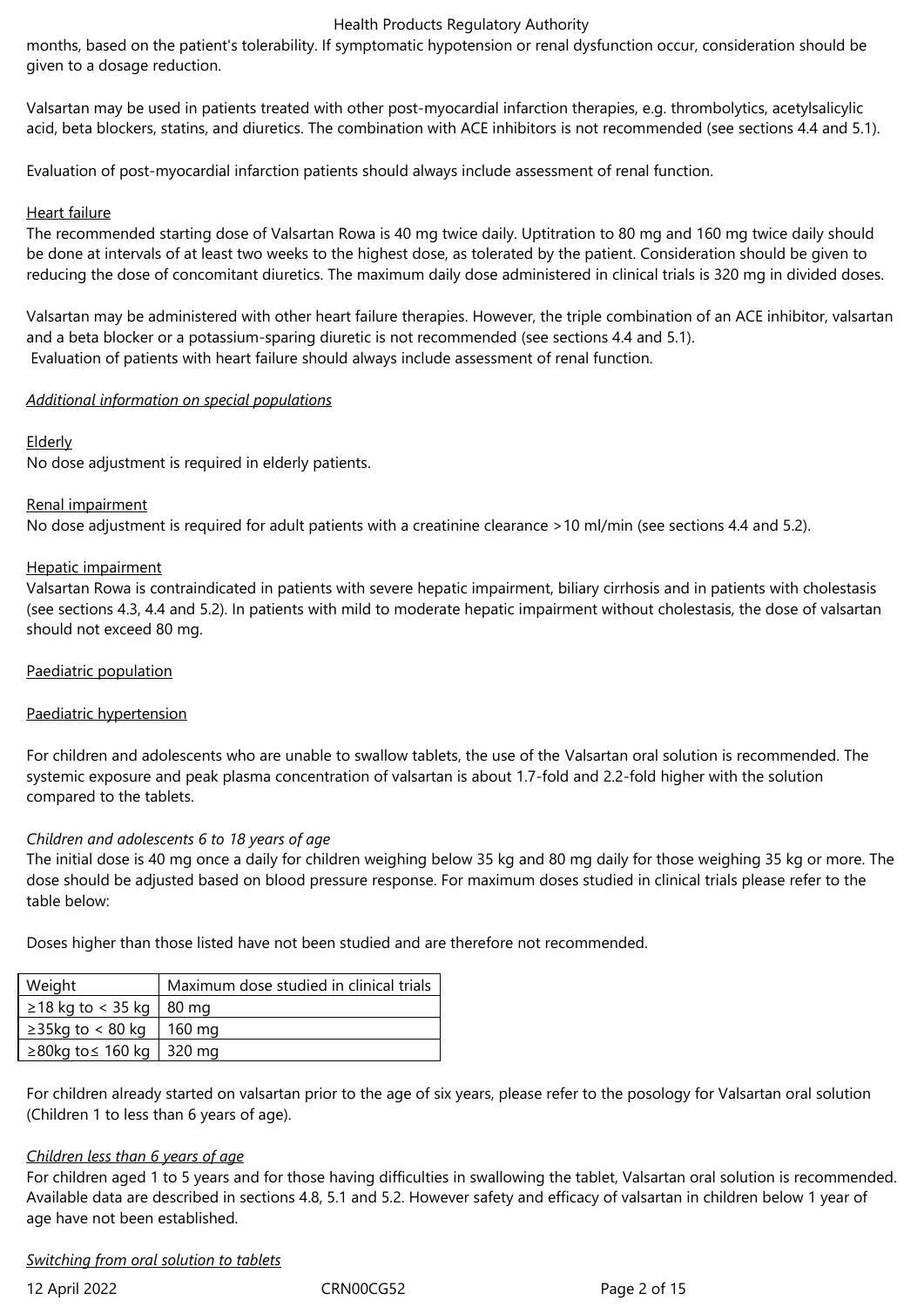If switching from oral solution to tablets is considered clinically essential, initially the same dose in milligrams should be given. Subsequently, frequent blood pressure monitoring should be performed taking into account potential under-dosing and the dose should be titrated further based on blood pressure response and tolerability.

## *Use in paediatric aged 6 to 18 years with renal impairment*

Use in paediatric patients with a creatinine clearance <30 ml/min and paediatric patients undergoing dialysis has not been studied, therefore valsartan is not recommended in these patients. No dose adjustment is required for paediatric patients with a creatinine clearance >30 ml/min. Renal function and serum potassium should be closely monitored (see section 4.4 and 5.2)

# *Use in paediatric population aged 6 to 18 years with hepatic impairment*

As in adults, valsartan is contraindicates in paediatric patients with severe hepatic impairment, biliary cirrhosis and in patients with cholestasis ( see sections 4.3, 4.4 and 5.2). There is a limited clinical experience with valsartan in paediatric patients with mild to moderate hepatic impairment. The dose of valsartan should not exceed 80 mg in these patients.

# *Paediatric heart failure and recent myocardial infarction*

Valsartan is not recommended for the treatment of heart failure or recent myocardial infarction in children and adolescents below the age of 18 years due to the lack of data on safety and efficacy.

# *Method of administration*

Valsartan Rowa may be taken independently of a meal and should be administered with water.

# **4.3 Contraindications**

-Hypersensitivity to the active substance or to any of the excipients listed in section 6.1.

-Severe hepatic impairment, biliary cirrhosis and cholestasis.

-Second and third trimester of pregnancy (see sections 4.4 and 4.6).

*-*The concomitant use of Valsartan Rowa with aliskiren-containing products is contraindicated in patients with diabetes mellitus or renal impairment (GFR < 60 ml/min/1.73 m<sup>2</sup>) (see sections 4.5 and 5.1).

# **4.4 Special warnings and precautions for use**

#### Hyperkalaemia

Concomitant use with potassium supplements, potassium-sparing diuretics, salt substitutes containing potassium, or other agents that may increase potassium levels (heparin, etc.) is not recommended. Monitoring of potassium should be undertaken as appropriate.

#### Sodium- and/or volume-depleted patients

In severely sodium-depleted and/or volume-depleted patients, such as those receiving high doses of diuretics, symptomatic hypotension may occur in rare cases after initiation of therapy with Valsartan Rowa. Sodium and/or volume depletion should be corrected before starting treatment with Valsartan Rowa, for example by reducing the diuretic dose.

#### Renal artery stenosis

In patients with bilateral renal artery stenosis or stenosis to a solitary kidney, the safe use of Valsartan Rowa has not been established.

Short-term administration of Valsartan Rowa to twelve patients with renovascular hypertension secondary to unilateral renal artery stenosis did not induce any significant changes in renal haemodynamics, serum creatinine, or blood urea nitrogen (BUN). However, other agents that affect the renin-angiotensin system may increase blood urea and serum creatinine in patients with unilateral renal artery stenosis, therefore monitoring of renal function is recommended when patients are treated with valsartan.

#### Kidney transplantation

There is currently no experience on the safe use of Valsartan Rowa in patients who have recently undergone kidney transplantation.

#### Primary hyperaldosteronism

Patients with primary hyperaldosteronism should not be treated with Valsartan Rowa as their renin-angiotensin system is not activated.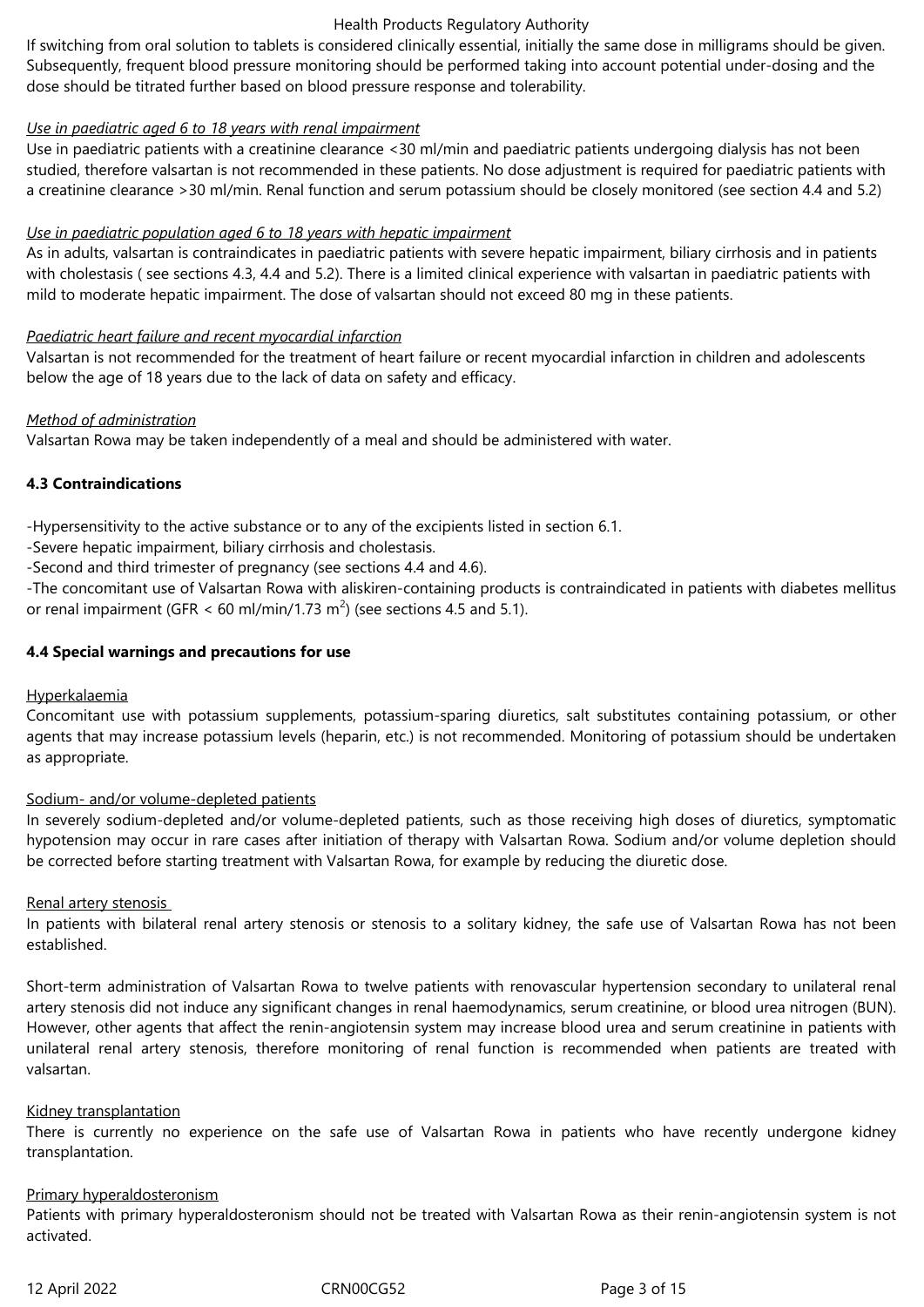#### Aortic and mitral valve stenosis, obstructive hypertrophic cardiomyopathy

As with all other vasodilators, special caution is indicated in patients suffering from aortic or mitral stenosis, or hypertrophic obstructive cardiomyopathy (HOCM).

#### Impaired renal function

There is currently no experience on the safe use in patients with a creatinine clearance <10 ml/min and patients undergoing dialysis, therefore valsartan should be used with caution in these patients. No dose adjustment is required for adult patients with creatinine clearance >10 ml/min (see sections 4.2 and 5.2).

#### Hepatic impairment

In patients with mild to moderate hepatic impairment without cholestasis, Valsartan Rowa should be used with caution (see sections 4.2 and 5.2).

#### **Pregnancy**

Angiotensin II Receptor Antagonists (AIIRAs) should not be initiated during pregnancy. Unless continued AIIRAs therapy is considered essential, patients planning pregnancy should be changed to alternative anti-hypertensive treatments which have an established safety profile for use in pregnancy. When pregnancy is diagnosed, treatment with AIIRAs should be stopped immediately, and, if appropriate, alternative therapy should be started (see sections 4.3 and 4.6).

#### Recent myocardial infarction

The combination of captopril and valsartan has shown no additional clinical benefit, instead the risk for adverse events increased compared to treatment with the respective therapies (see sections 4.2 and 5.1). Therefore, the combination of valsartan with an ACE inhibitor is not recommended.

Caution should be observed when initiating therapy in post-myocardial infarction patients. Evaluation of post-myocardial infarction patients should always include assessment of renal function (see section 4.2).

Use of Valsartan Rowa in post-myocardial infarction patients commonly results in some reduction in blood pressure, but discontinuation of therapy because of continuing symptomatic hypotension is not usually necessary provided dosing instructions are followed (see section 4.2).

#### Heart Failure

The risk of adverse reactions, especially hypotension, hyperkalaemia and decreased renal function (including acute renal failure), may increase when [Product name] is used in combination with an ACE-inhibitor. In patients with heart failure, the triple combination of an ACE inhibitor, a beta blocker and Valsartan Rowa has not shown any clinical benefit (see section 5.1). This combination apparently increases the risk for adverse events and is therefore not recommended. Triple combination of an ACE-inhibitor, a mineralocorticoid receptor antagonist and valsartan is also not recommended. Use of these combinations should be under specialist supervision and subject to frequent close monitoring of renal function, electrolytes and blood pressure.

Caution should be observed when initiating therapy in patients with heart failure. Evaluation of patients with heart failure should always include assessment of renal function (see section 4.2).

Use of Valsartan Rowa in patients with heart failure commonly results in some reduction in blood pressure, but discontinuation of therapy because of continuing symptomatic hypotension is not usually necessary provided dosing instructions are followed (see section 4.2).

In patients whose renal function may depend on the activity of the renin-angiotensin-aldosterone- system (e.g patients with severe congestive heart failure), treatment with ACE-inhibitors has been associated with oliguria and/or progressive azotaemia and in rare cases with acute renal failure and/or death. As valsartan is an angiotensin II receptor blocker, it cannot be excluded that the use of Valsartan Rowa may be associated with impairment of the renal function.

ACE-inhibitors and angiotensin II receptor blockers should not be used concomitantly in patients with diabetic nephropathy.

#### History of angioedema

Angioedema, including swelling of the larynx and glottis, causing airway obstruction and/or swelling of the face, lips, pharynx, and/or tongue has been reported in patients treated with valsartan; some of these patients previously experienced angioedema with other drugs including ACE inhibitors. Valsartan Rowa should be immediately discontinued in patients who develop angioedema, and Valsartan Rowa should not be re-administered (see section 4.8).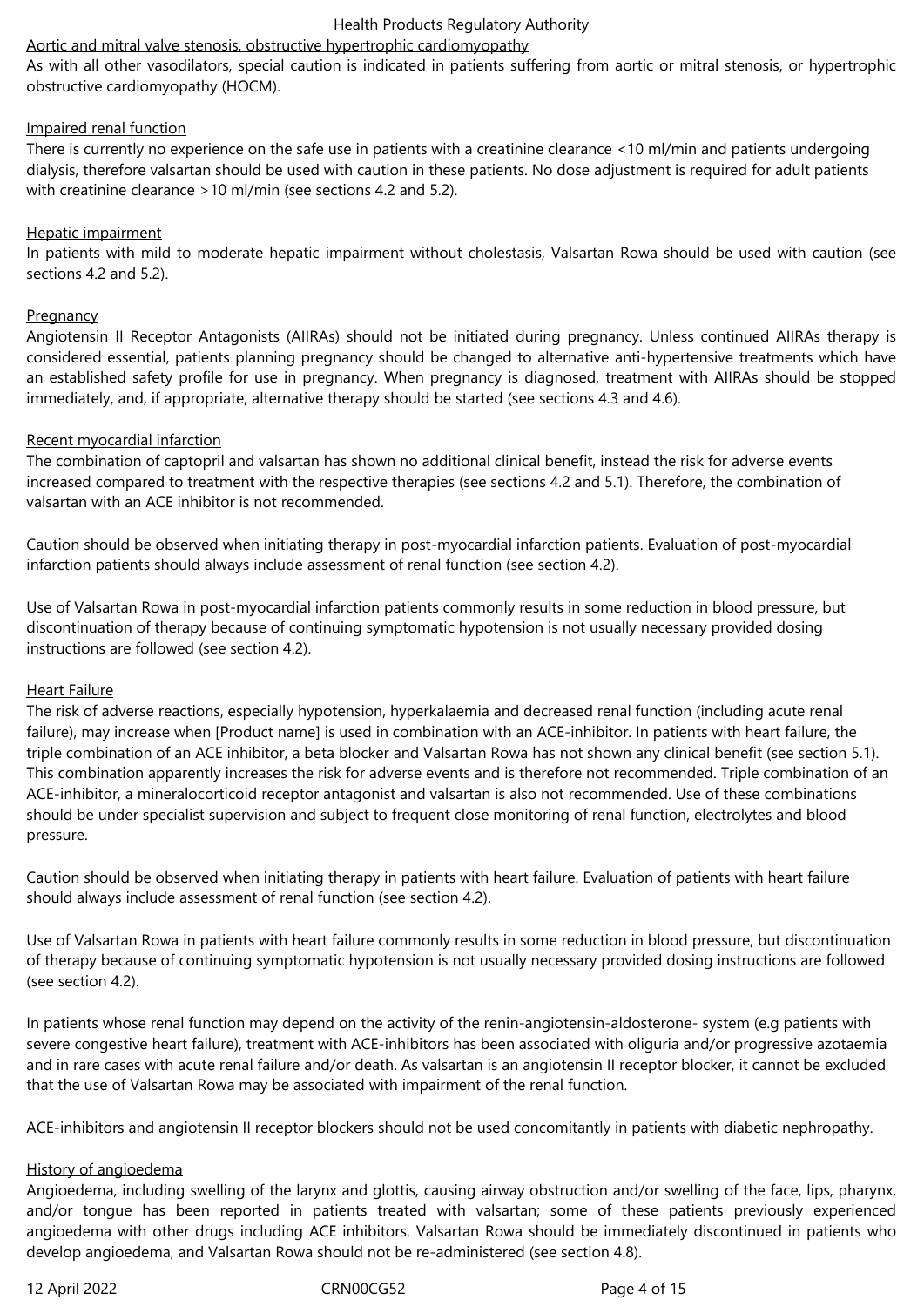# Dual blockade of the Renin-Angiotensin-Aldosterone System (RAAS)

There is evidence that the concomitant use of ACE-inhibitors, angiotensin II receptor blockers or aliskiren increases the risk of hypotension, hyperkalaemia and decreased renal function (including acute renal failure). Dual blockade of RAAS through the combined use of ACE-inhibitors, angiotensin II receptor blockers or aliskiren is therefore not recommended (see sections 4.5 and 5.1).

If dual blockade therapy is considered absolutely necessary, this should only occur under specialist supervision and subject to frequent close monitoring of renal function, electrolytes and blood pressure.

ACE-inhibitors and angiotensin II receptor blockers should not be used concomitantly in patients with diabetic nephropathy.

## *Paediatric population*

## Impaired renal function

Use in paediatric patients with a creatinine clearance <30 ml/min and paediatric patients undergoing dialysis has not been studied, therefore valsartan is not recommended in these patients. No dose adjustment is required for paediatric patients with a creatinine clearance > 30 ml/min ( see section 4.2 and 5.2). Renal function and serum potassium should be closely monitored during treatment with valsartan. This applies particularly when valsartan is given in the presence of other conditions (fever, dehydration) likely to impair renal function.

# Impaired hepatic function

As in adults valsartan is contraindicated in paediatric patients with severe hepatic impairment, biliary cirrhosis and in patients with cholestasis (see section 4.3 and 5.2). There is limited clinical experience with valsartan in paediatric patients with mild to moderate hepatic impairment. The dose of valsartan should not exceed 80 mg in these patients.

# **Excipients:**

# This medicine contains sorbitol.

Valsartan Rowa 80 mg film-coated tablets contain 9.25 mg sorbitol in each tablet.

Valsartan Rowa 80 mg film-coated tablets contains lactose. Patients with rare hereditary problems of galactose intolerance, total lactase deficiency or glucose-galactose malabsorption should not take this medicine. Valsartan Rowa 80 mg film-coated tablets contains sodium. This medicine contains less than 1 mmol sodium (23 mg) per tablet, that is to say essentially 'sodium-free'

#### **4.5 Interaction with other medicinal products and other forms of interactions**

#### Dual blockade of the Renin-Angiotensin-Aldosterone-System (RAAS) with ARBs, ACEIs, or aliskiren

Clinical trial data has shown that dual blockade of the renin-angiotensin-aldosterone-system (RAAS) through the combined use of ACE-inhibitors, angiotensin II receptor blockers or aliskiren is associated with a higher frequency of adverse events such as hypotension, hyperkalaemia and decreased renal function (including acute renal failure) compared to the use of a single RAAS-acting agent (see sections 4.3, 4.4 and 5.1)*.*

#### Concomitant use not recommended.

#### Lithium

Reversible increases in serum lithium concentrations and toxicity have been reported during concomitant administration of lithium with angiotensin converting enzyme inhibitors or angiotensin II receptor antagonists including with valsartan. If the combination proves necessary, a careful monitoring of serum lithium levels is recommended. If a diuretic is also used, the risk of lithium

toxicity may presumably be increased further.

# *Potassium-sparing diuretics, potassium supplements, salt substitutes containing potassium and other substances that may increase potassium levels.*

If a medicinal product that affects potassium levels is considered necessary in combination with valsartan, monitoring of potassium plasma levels is advised.

#### Caution required with concomitant use

*Non-steroidal anti-inflammatory medicines (NSAIDs), including selective COX-2 inhibitors, acetylsalicylic acid >3 g/day), and non-selective NSAIDs*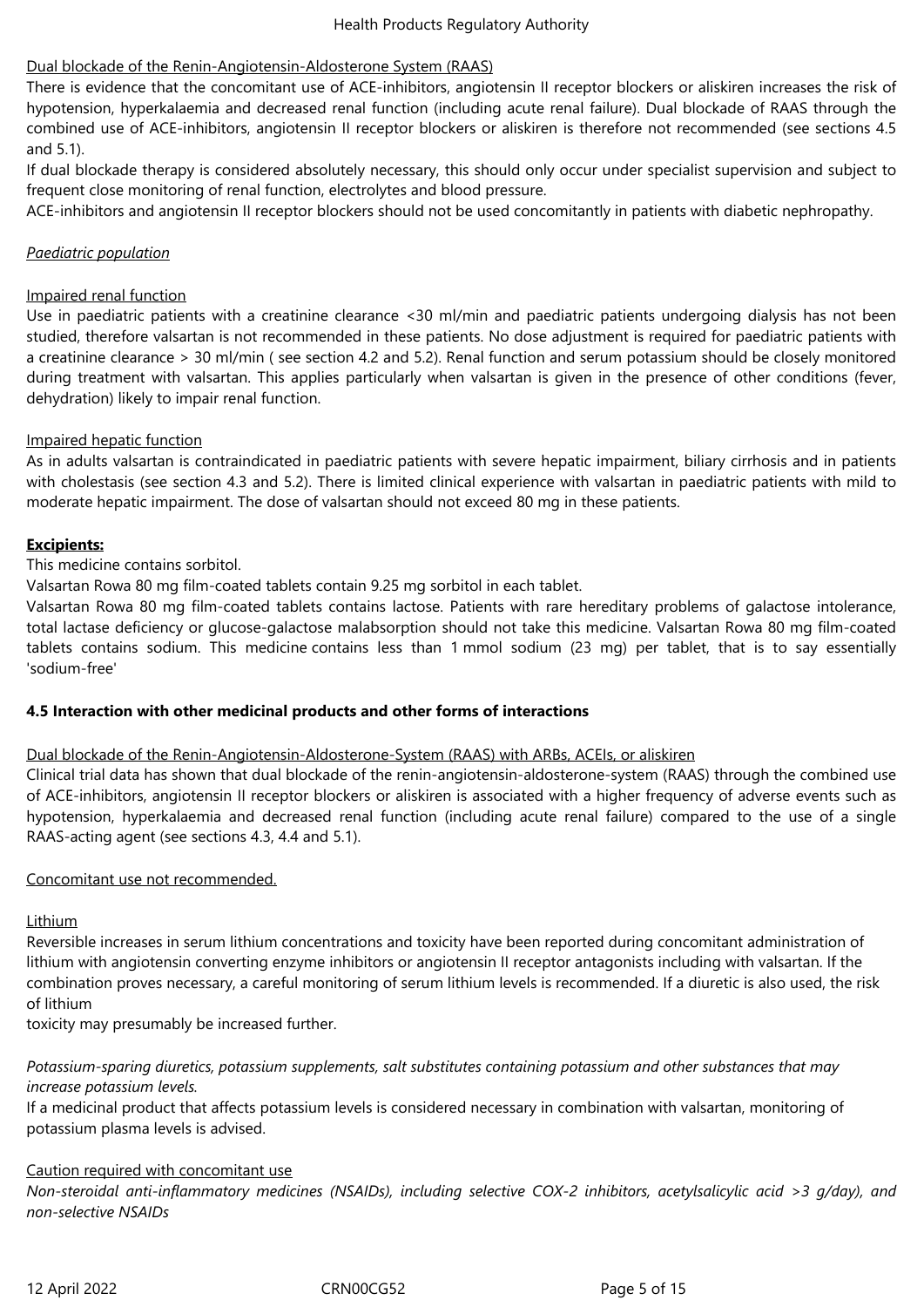When angiotensin II antagonists are administered simultaneously with NSAIDs, attenuation of the antihypertensive effect may occur. Furthermore, concomitant use of angiotensin II antagonists and NSAIDs may lead to an increased risk of worsening of renal function and an increase in serum potassium. Therefore, monitoring of renal function at the beginning of the treatment is recommended, as well as adequate hydration of the patient.

#### **Transporters**

In vitro data indicates that valsartan is a substrate of the hepatic uptake transporter OATP1B1/OATP1B3 and the hepatic efflux transporter MRP2. The clinical relevance of this finding is unknown. Co-administration of inhibitors of the uptake transporter (eg. rifampin, ciclosporin) or efflux transporter (eg. ritonavir) may increase the systemic exposure to valsartan. Exercise appropriate care when initiating or ending concomitant treatment with such drugs.

#### **Others**

In drug interaction studies with valsartan, no interactions of clinical significance have been found with valsartan or any of the following substances: cimetidine, warfarin, furosemide, digoxin, atenolol, indometacin, hydrochlorothiazide, amlodipine, glibenclamide.

#### *Paediatric population*

In hypertension in children and adolescents, where underlying renal abnormalities are common, caution is recommended with the concomitant use of valsartan and other substances that inhibit the renin angiotensis aldosterone system which may increase serum potassium. Renal function and serum potassium should be closely monitored.

#### **4.6 Fertility, pregnancy and lactation**

Pregnancy:

The use of Angiotensin II Receptor Antagonists (AIIRAs) is not recommended during the first trimester of pregnancy (see section 4.4). The use of AIIRAs is contra-indicated during the second and third trimester of pregnancy (see sections 4.3 and 4.4).

Epidemiological evidence regarding the risk of teratogenicity following exposure to ACE inhibitors during the first trimester of pregnancy has not been conclusive; however, a small increase in risk cannot be excluded. Whilst there is no controlled epidemiological data on the risk with AIIRAs, similar risks may exist for this class of drugs. Unless continued AIIRA therapy is considered essential, patients planning pregnancy should be changed to alternative anti-hypertensive treatments which have an established safety profile for use in pregnancy.

When pregnancy is diagnosed, treatment with AIIRAs should be stopped immediately, and, if appropriate, alternative therapy should be started.

AIIRAs therapy exposure during the second and third trimesters is known to induce human fetotoxicity (decreased renal function, oligohydramnios, skull ossification retardation) and neonatal toxicity (renal failure, hypotension, hyperkalemia); see also section 5.3 "Preclinical safety data".

Should exposure to AIIRAs have occurred from the second trimester of pregnancy, ultrasound check of renal function and skull is recommended.

Infants whose mothers have taken AIIRAs should be closely observed for hypotension (see also sections 4.3 and 4.4).

#### Breastfeeding

Because no information is available regarding the use of valsartan during breastfeeding, Valsartan Rowa is not recommended and alternative treatments with better established safety profiles during breast-feeding are preferable, especially while nursing a newborn or preterm infant.

#### Fertility

Valsartan Rowa had no adverse effects on the reproductive performance of male or female rats at oral doses up to 200mg/kg/day. This dose is 6 times the maximum recommended human dose on a mg/m<sup>2</sup> basis ( calculations assume an oral dose of 320 mg/day and a 60-kg patient).

#### **4.7 Effects on ability to drive and use machines**

No studies on the effects on the ability to drive have been performed. When driving vehicles or operating machines it should be taken into account that dizziness or weariness may occur.

#### **4.8 Undesirable effects**

12 April 2022 CRN00CG52 Page 6 of 15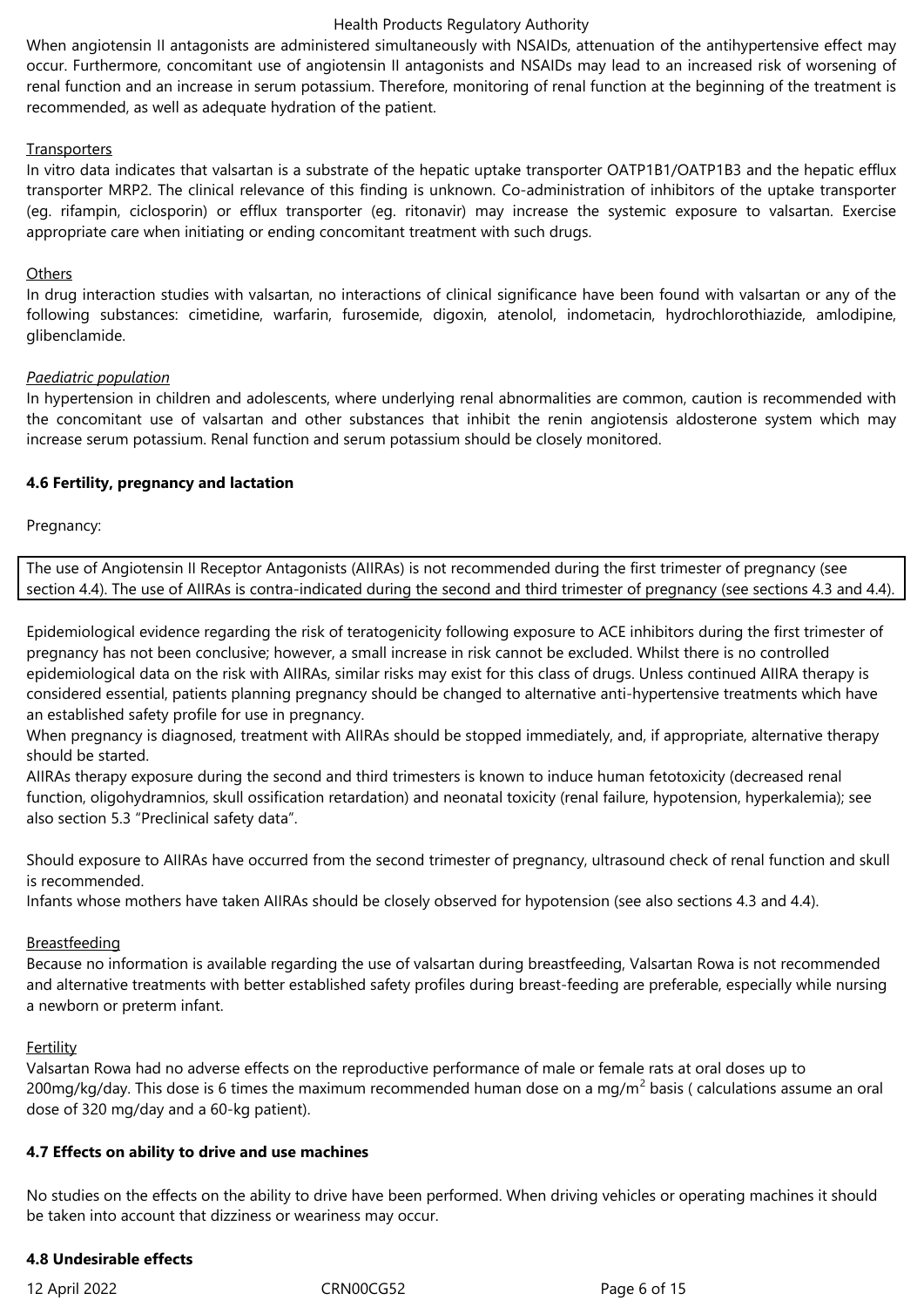In controlled clinical studies in adult patients with hypertension, the overall incidence of adverse reactions (ADRs) was comparable with placebo and is consistent with the pharmacology of valsartan. The incidence of ADRs did not appear to be related to dose or treatment duration and also showed no association with gender, age or race.

The ADRs reported from clinical studies, post-marketing experience and laboratory findings are listed below according to system organ class.

Adverse reactions are ranked by frequency, the most frequent first, using the following convention: very common ( $\geq 1/10$ ); common (≥1/100 to <1/10); uncommon (≥1/1,000 to <1/100); rare (≥1/10,000 to <1/1,000) very rare (<1/10,000), not known (frequency cannot be estimated from the available data).

Within each frequency grouping, adverse reactions are ranked in order of decreasing seriousness.

For all the ADRs reported from post-marketing experience and laboratory findings, it is not possible to apply any ADR frequency and therefore they are mentioned with a "not known" frequency.

Hypertension

| <b>Blood and lymphatic system disorders</b>                 |                                                                             |
|-------------------------------------------------------------|-----------------------------------------------------------------------------|
| Not known                                                   | Decrease in haemoglobin, Decrease in haematocrit, Neutropenia,              |
|                                                             | Thrombocytopenia                                                            |
| Immune system disorders                                     |                                                                             |
| Not known                                                   | Hypersensitivity including serum sickness                                   |
| <b>Metabolism and nutrition disorders</b>                   |                                                                             |
| Not known                                                   | Increase of serum potassium, Hyponatraemia                                  |
| Ear and labyrinth system disorders                          |                                                                             |
| Uncommon                                                    | Vertigo                                                                     |
| <b>Vascular disorders</b>                                   |                                                                             |
| Not known                                                   | Vasculitis                                                                  |
| Respiratory, thoracic and mediastinal disorders             |                                                                             |
| Uncommon                                                    | Cough                                                                       |
| <b>Gastrointestinal disorders</b>                           |                                                                             |
| Uncommon                                                    | Abdominal pain                                                              |
| <b>Hepato-biliary disorders</b>                             |                                                                             |
| Not known                                                   | Elevation of liver function values including increase of serum<br>bilirubin |
| Skin and subcutaneous tissue disorders                      |                                                                             |
| Not known                                                   | Angioedema, Dermatitis bullous, Rash, Pruritus                              |
| Musculoskeletal and connective tissue disorders             |                                                                             |
|                                                             |                                                                             |
| Not known                                                   | Myalgia                                                                     |
| <b>Renal and urinary disorders</b>                          |                                                                             |
| Not known                                                   | Renal failure and impairment, Elevation of serum creatinine                 |
| <b>General disorders and administration site conditions</b> |                                                                             |
| Uncommon                                                    | Fatigue                                                                     |

#### *Paediatric population*

#### *Hypertension*

The antihypertensive effect of valsartan has been evaluated in two randomised, double-blind clinical studies (each followed by an extension period or study) and one open-label study. These studies included 711 paediatric patients from 6 to less than18 years of age with and without chronic kidney disease (CKD), of which 560 patients received valsartan. With the exception of isolated gastrointestinal disorders (such as abdominal pain, nausea, vomiting) and dizziness, no relevant differences in terms of type, frequency and severity of adverse reactions were identified between the safety profile for paediatric patients aged 6 to less than 18 years and that previously reported for adult patients.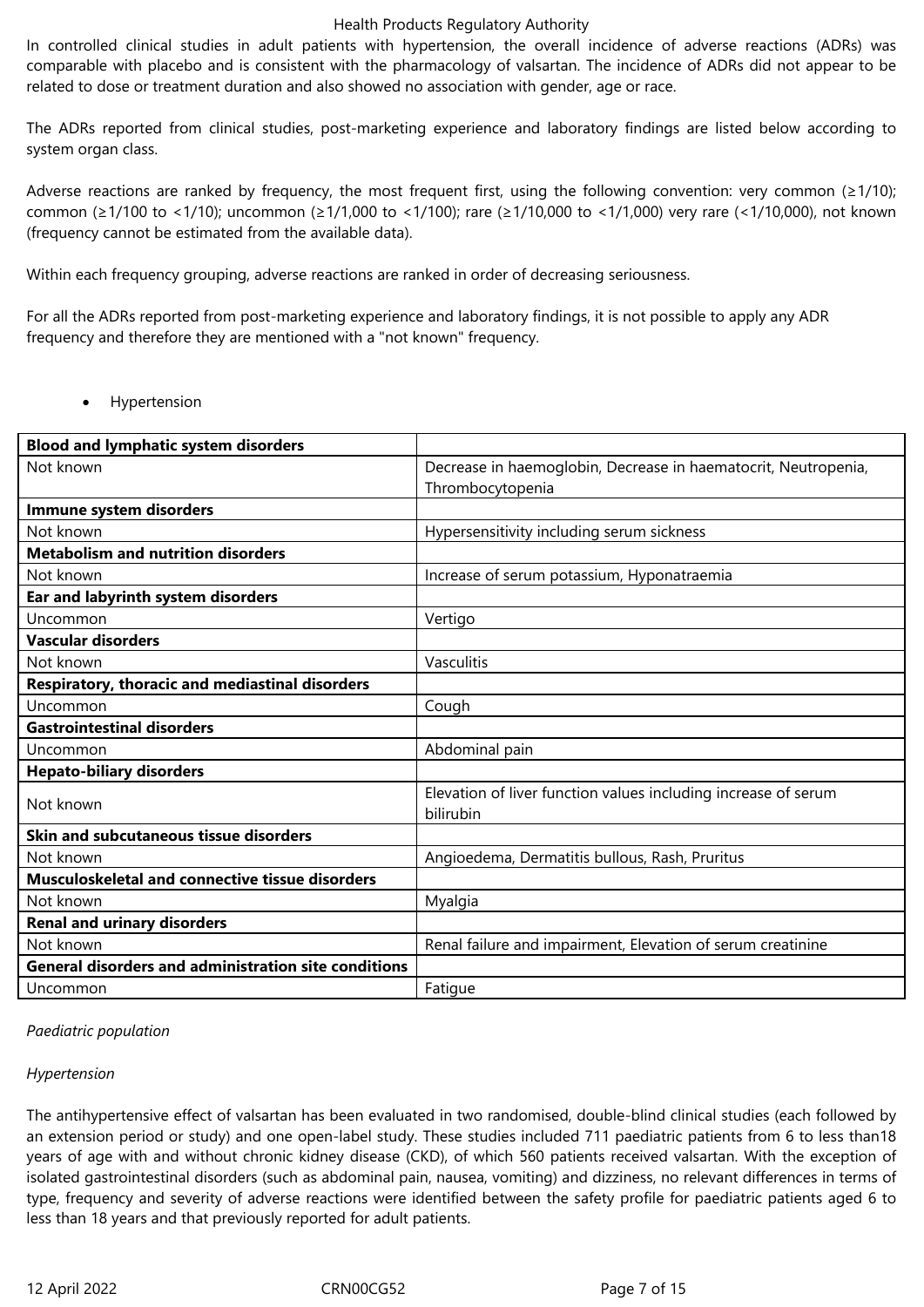Neurocognitive and developmental assessment of paediatric patients aged 6 to 16 years of age revealed no overall clinically relevant adverse impact after treatment with Valsartan Rowa for up to one year.

A pooled analysis of 560 paediatric hypertensive patients (aged 6-17 years) receiving either valsartan monotherapy [n=483] or combination antihypertensive therapy including valsartan [n=77] was conducted. Of the 560 patients, 85 (15.2%) had CKD (baseline GFR <90 mL/min/1.73m2). Overall, 45 (8.0%) patients discontinued a study due to adverse events. Overall 111 (19.8%) patients experienced an adverse drug reaction (ADR), with headache (5.4%), dizziness (2.3%), and hyperkalemia (2.3%) being the most frequent. In patients with CKD, the most frequent ADRs were hyperkalaemia (12.9%), headache (7.1%), blood creatinine increased (5.9%), and hypotension (4.7%). In patients without CKD, the most frequent ADRs were headache (5.1%) and dizziness (2.7%). ADRs were observed more frequently in patients receiving valsartan in combination with other antihypertensive medications than valsartan alone.

The antihypertensive effect of valsartan in children 1 to less than 6 years of age has been evaluated in three randomised, double-blind clinical studies (each followed by an extension period). In the first

study in 90 children aged 1 to less than 6 years, two deaths and isolated cases of marked liver transaminases elevations were observed. These cases occurred in a population who had significant

comorbidities. A causal relationship to valsartan has not been established. In the two subsequent studies in which 202 children aged 1 to less than 6 years were randomised, no significant

liver transaminase elevations or death occurred with valsartan treatment.

The safety profile seen in controlled-clinical studies in adult patients with post-myocardial infarction and/or heart failure varies from the overall safety profile seen in hypertensive patients. This may relate to the patients underlying disease. ADRs that occurred in adult patients with post-myocardial infarction and/or heart failure patients are listed below:

| <b>Blood and lymphatic system disorders</b>            |           |                                                    |
|--------------------------------------------------------|-----------|----------------------------------------------------|
| Not know                                               |           | Thrombocytopenia                                   |
| Immune system disorders                                |           |                                                    |
| Not known                                              |           | Hypersensitivity including serum sickness          |
| <b>Metabolism and nutrition disorders</b>              |           |                                                    |
| Uncommon                                               |           | Hyperkalaemia                                      |
| Not known                                              |           | Increase of serum potassium, Hyponatraemia         |
| Nervous system disorders                               |           |                                                    |
| Common                                                 |           | Dizziness, Postural dizziness                      |
| Uncommon                                               |           | Syncope, Headache                                  |
| Ear and labyrinth system disorders                     |           |                                                    |
| Uncommon                                               |           | Vertigo                                            |
| <b>Cardiac disorders</b>                               |           |                                                    |
| Uncommon                                               |           | Cardiac failure                                    |
| <b>Vascular disorders</b>                              |           |                                                    |
| Common                                                 |           | Hypotension, Orthostatic hypotension               |
| Not known                                              |           | Vasculitis                                         |
| Respiratory, thoracic and mediastinal disorders        |           |                                                    |
| Uncommon                                               |           | Cough                                              |
| <b>Gastrointestinal disorders</b>                      |           |                                                    |
| Uncommon                                               |           | Nausea, Diarrhoea                                  |
| <b>Hepato-biliary disorders</b>                        |           |                                                    |
| Not known                                              |           | Elevation of liver function values                 |
| Skin and subcutaneous tissue disorders                 |           |                                                    |
| Uncommon                                               |           | Angioedema                                         |
| Not known                                              |           | Dermatitis bullous, Rash, Pruritis                 |
| <b>Musculoskeletal and connective tissue disorders</b> |           |                                                    |
| Not known                                              |           | Myalgia                                            |
| <b>Renal and urinary disorders</b>                     |           |                                                    |
| Common                                                 |           | Renal failure and impairment                       |
| Uncommon                                               |           | Acute renal failure, Elevation of serum creatinine |
| 12 April 2022                                          | CRN00CG52 | Page 8 of 15                                       |

Post-myocardial infarction and/or heart failure (studied in adult patients only)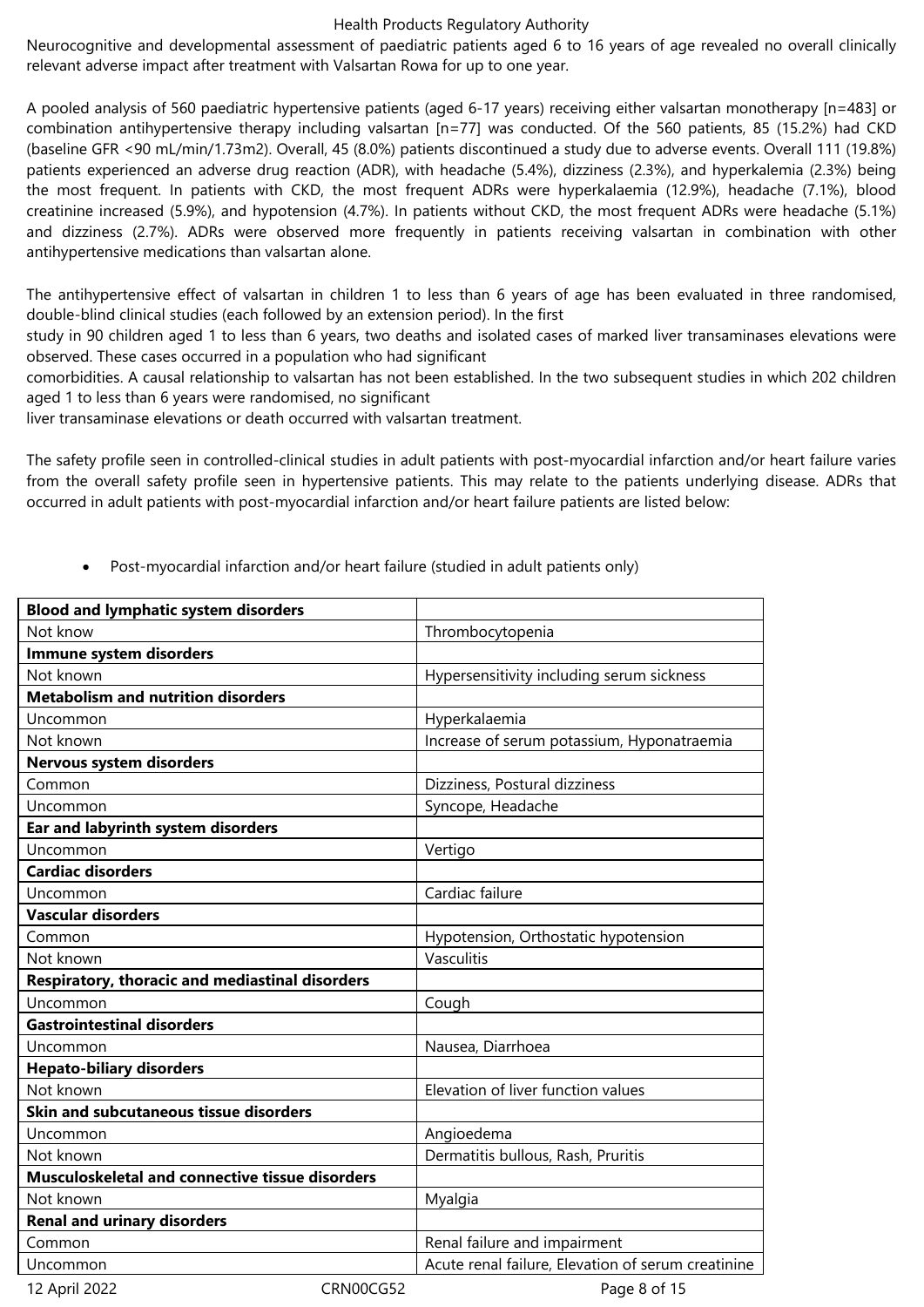| Not known                                                   | Increase in Blood Urea Nitrogen |
|-------------------------------------------------------------|---------------------------------|
| <b>General disorders and administration site conditions</b> |                                 |
| Uncommon                                                    | Asthenia, Fatique               |

Reporting of suspected adverse reactions

Reporting suspected adverse reactions after authorisation of the medicinal product is important. It allows continued monitoring of the benefit/risk balance of the medicinal product. Healthcare professionals are asked to report any suspected adverse reactions via HPRA Pharmacovigilance. Website: www.hpra.ie

# **4.9 Overdose**

#### *Symptoms*

A Valsartan Rowa overdose could possibly cause a marked hypotension that under certain circumstances could lead to depressed level of consciousness, circulatory collapse and/or shock.

#### *Therapy*

Therapeutic measures depend on when the medicine was taken, as well as the type and severity of the symptoms. Here restoration of stable circulatory conditions should be the main concern.

If hypotension occurs, the patient should be placed in a supine position and blood volume correction should be undertaken. Valsartan is unlikely to be removed by haemodialysis.

#### **5 PHARMACOLOGICAL PROPERTIES**

#### **5.1 Pharmacodynamic properties**

Pharmacotherapeutic group: Angiotensin II Antagonists, plain, ATC code: C09CA03

Valsartan is an orally active, potent, and specific angiotensin II (Ang II) receptor antagonist. It acts selectively on the  $AT<sub>1</sub>$ receptor subtype, which is responsible for the known actions of angiotensin II. The increased plasma levels of Ang II following  $AT_1$  receptor blockade with valsartan may stimulate the unblocked  $AT_2$  receptor, which appears to counterbalance the effect of the AT<sub>1</sub> receptor. Valsartan does not exhibit any partial agonist activity at the AT<sub>1</sub> receptor and has much (about 20,000 fold) greater affinity for the AT<sub>1</sub> receptor than for the AT<sub>2</sub> receptor. Valsartan is not known to bind to or block other hormone receptors or ion channels known to be important in cardiovascular regulation.

Valsartan does not inhibit ACE (also known as kininase II) which converts Ang I to Ang II and degrades bradykinin. Since there is no effect on ACE and no potentiation of bradykinin or substance P, angiotensin II antagonists are unlikely to be associated with coughing. In clinical trials where valsartan was compared with an ACE inhibitor, the incidence of dry cough was significantly (P<0.05) less in patients treated with valsartan than in those treated with an ACE inhibitor (2.6% versus 7.9% respectively). In a clinical trial of patients with a history of dry cough during ACE inhibitor therapy, 19.5% of trial subjects receiving valsartan and 19.0% of those receiving a thiazide diuretic experienced cough compared to 68.5% of those treated with an ACE inhibitor (P<0.05).

#### Dual blockade of the Renin-Angiotensin-Aldosterone-System (RAAS)

Two large randomised, controlled trials (ONTARGET (ONgoing Telmisartan Alone and in combination with Ramipril Global Endpoint Trial) and VA NEPHRON-D (The Veterans Affairs Nephropathy in Diabetes)) have examined the use of the combination of an ACE-inhibitor with an angiotensin II receptor blocker.

ONTARGET was a study conducted in patients with a history of cardiovascular or cerebrovascular disease, or type 2 diabetes mellitus accompanied by evidence of end-organ damage. VA NEPHRON-D was a study in patients with type 2 diabetes mellitus and diabetic nephropathy.

These studies have shown no significant beneficial effect on renal and/or cardiovascular outcomes and mortality, while an increased risk of hyperkalaemia, acute kidney injury and/or hypotension as compared to monotherapy was observed. Given their similar pharmacodynamic properties, these results are also relevant for other ACE-inhibitors and angiotensin II receptor blockers.

ACE-inhibitors and angiotensin II receptor blockers should therefore not be used concomitantly in patients with diabetic nephropathy.

12 April 2022 CRN00CG52 Page 9 of 15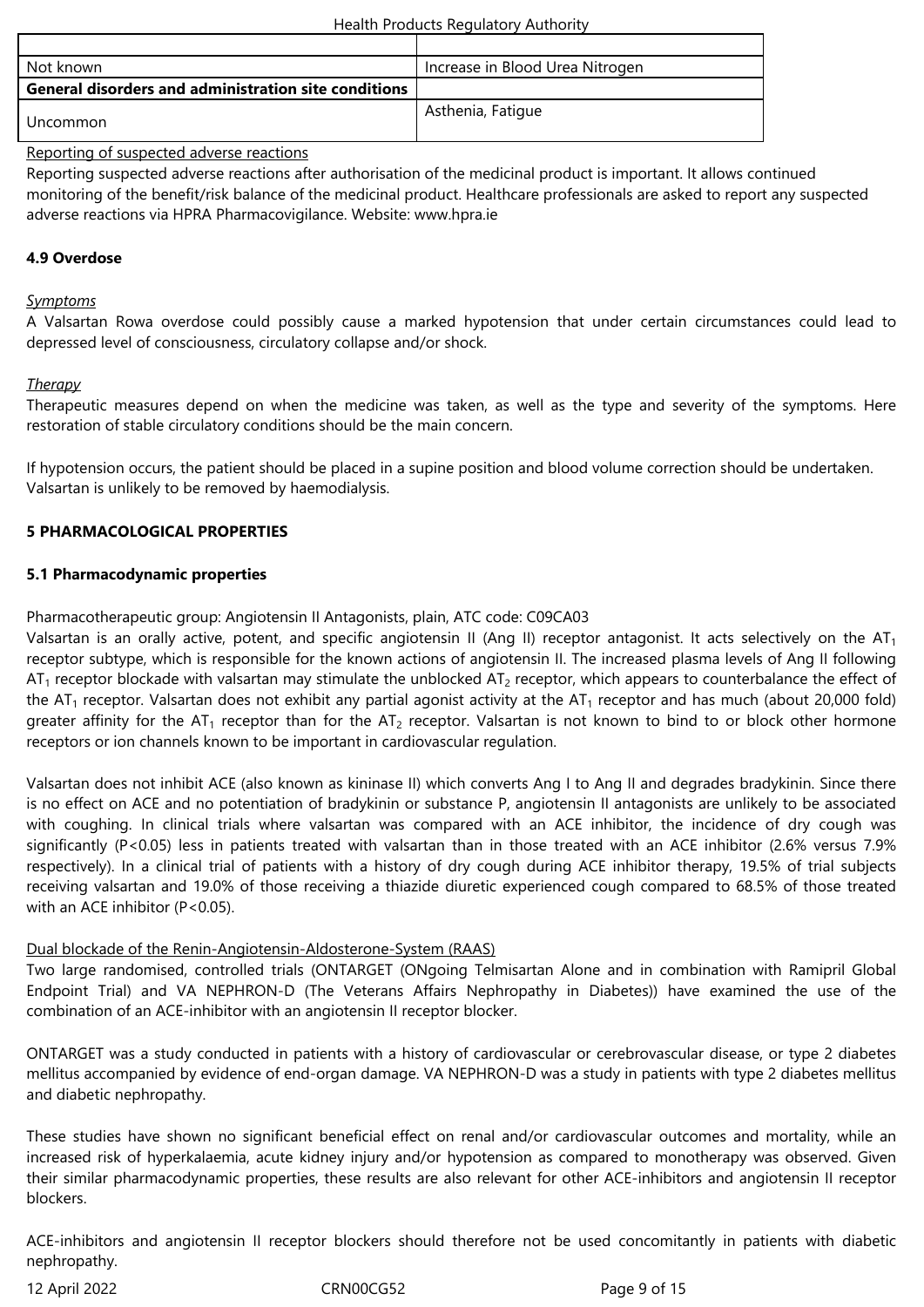ALTITUDE (Aliskiren Trial in Type 2 Diabetes Using Cardiovascular and Renal Disease Endpoints) was a study designed to test the benefit of adding aliskiren to a standard therapy of an ACE-inhibitor or an angiotensin II receptor blocker in patients with type 2 diabetes mellitus and chronic kidney disease, cardiovascular disease, or both. The study was terminated early because of an increased risk of adverse outcomes. Cardiovascular death and stroke were both numerically more frequent in the aliskiren group than in the placebo group and adverse events and serious adverse events of interest (hyperkalaemia, hypotension and renal dysfunction) were more frequently reported in the aliskiren group than in the placebo group."

# **Hypertension**

Administration of Valsartan Rowa to patients with hypertension results in reduction of blood pressure without affecting pulse rate.

In most patients, after administration of a single oral dose, onset of antihypertensive activity occurs within 2 hours, and the peak reduction of blood pressure is achieved within 4-6 hours. The antihypertensive effect persists over 24 hours after dosing. During repeated dosing, the antihypertensive effect is substantially present within 2 weeks, and maximal effects are attained within 4 weeks and persist during long-term therapy. Combined with hydrochlorothiazide, a significant additional reduction in blood pressure is achieved.

Abrupt withdrawal of Valsartan Rowa has not been associated with rebound hypertension or other adverse clinical events. In hypertensive patients with type 2 diabetes and microalbuminuria, valsartan has been shown to reduce the urinary excretion of albumin. The MARVAL (Micro Albuminuria Reduction with Valsartan) study assessed the reduction in urinary albumin excretion (UAE) with valsartan (80-160 mg/od) versus amlodipine (5-10 mg/od), in 332 type 2 diabetic patients (mean age: 58 years; 265 men) with microalbuminuria (valsartan: 58 μg/min; amlodipine: 55.4 μg/min), normal or high blood pressure and with preserved renal function (blood creatinine <120 μmol/l). At 24 weeks, UAE was reduced (p<0.001) by 42% (-24.2 μg/min; 95% CI: –40.4 to –19.1) with valsartan and approximately 3% (–1.7 μg/min; 95% CI: –5.6 to 14.9) with amlodipine despite similar rates of blood pressure reduction in both groups.

The Valsartan Rowa Reduction of Proteinuria (DROP) study further examined the efficacy of valsartan in reducing UAE in 391 hypertensive patients (BP=150/88 mmHg) with type 2 diabetes, albuminuria (mean=102 μg/min; 20-700 μg/min) and preserved renal function (mean serum creatinine = 80 μmol/l). Patients were randomized to one of 3 doses of valsartan (160, 320 and 640 mg/od) and treated for 30 weeks. The purpose of the study was to determine the optimal dose of valsartan for reducing UAE in hypertensive patients with type 2 diabetes. At 30 weeks, the percentage change in UAE was significantly reduced by 36% from baseline with valsartan 160 mg (95%CI: 22 to 47%), and by 44% with valsartan 320 mg (95%CI: 31 to 54%). It was concluded that 160-320 mg of valsartan produced clinically relevant reductions in UAE in hypertensive patients with type 2 diabetes.

# Recent myocardial infarction

The valsartan In Acute myocardial infarction trial (VALIANT) was a randomised, controlled, multinational, double-blind study in 14,703 patients with acute myocardial infarction and signs, symptoms or radiological evidence of congestive heart failure and/or evidence of left ventricular systolic dysfunction (manifested as an ejection fraction ≤40% by radionuclide ventriculography or ≤35% by echocardiography or ventricular contrast angiography). Patients were randomised within 12 hours to 10 days after the onset of myocardial infarction symptoms to valsartan, captopril, or the combination of both. The mean treatment duration was two years. The primary endpoint was time to all-cause mortality.

Valsartan was as effective as captopril in reducing all-cause mortality after myocardial infarction. All-cause mortality was similar in the valsartan (19.9%), captopril (19.5%), and valsartan + captopril (19.3%) groups. Combining valsartan with captopril did not add further benefit over captopril alone. There was no difference between valsartan and captopril in all-cause mortality based on age, gender, race, baseline therapies or underlying disease. Valsartan was also effective in prolonging the time to and reducing cardiovascular mortality, hospitalisation for heart failure, recurrent myocardial infarction, resuscitated cardiac arrest, and non-fatal stroke (secondary composite endpoint).

The safety profile of valsartan was consistent with the clinical course of patients treated in the post-myocardial infarction setting. Regarding renal function, doubling of serum creatinine was observed in 4.2% of valsartan-treated patients, 4.8% of valsartan+captopril-treated patients, and 3.4% of captopril-treated patients. Discontinuations due to various types of renal dysfunction occurred in 1.1% of valsartan-treated patients, 1.3% in valsartan+captopril patients, and 0.8% of captopril patients. An assessment of renal function should be included in the evaluation of patients post-myocardial infarction.

There was no difference in all-cause mortality, cardiovascular mortality or morbidity when beta blockers were administered together with the combination of valsartan + captopril, valsartan alone, or captopril alone. Irrespective of treatment, mortality was lower in the group of patients treated with a beta blocker, suggesting that the known beta blocker benefit in this population was maintained in this trial.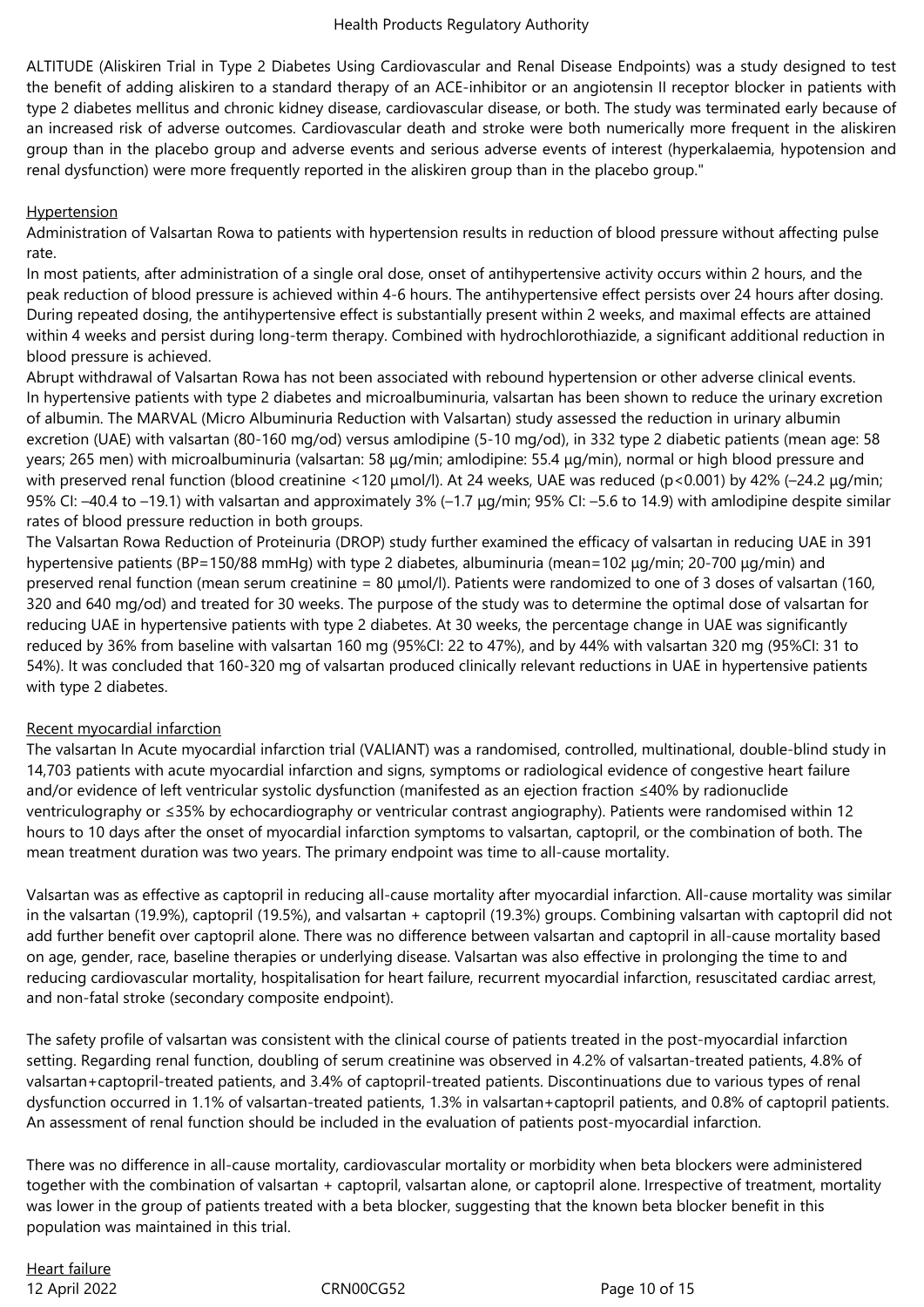Val-HeFT was a randomised, controlled, multinational clinical trial of valsartan compared with placebo on morbidity and mortality in 5,010 NYHA class II (62%), III (36%) and IV (2%) heart failure patients receiving usual therapy with LVEF <40% and left ventricular internal diastolic diameter (LVIDD) >2.9 cm/m2. Baseline therapy included ACE inhibitors (93%), diuretics (86%), digoxin (67%) and beta blockers (36%). The mean duration of follow-up was nearly two years. The mean daily dose of valsartan in Val-HeFT was 254 mg. The study had two primary endpoints: all cause mortality (time to death) and composite mortality and heart failure morbidity (time to first morbid event) defined as death, sudden death with resuscitation, hospitalisation for heart failure, or administration of intravenous inotropic or vasodilator agents for four hours or more without hospitalisation.

All cause mortality was similar ( $p=NS$ ) in the valsartan (19.7%) and placebo (19.4%) groups. The primary benefit was a 27.5% (95% CI: 17 to 37%) reduction in risk for time to first heart failure hospitalisation (13.9% vs. 18.5%). Results appearing to favour placebo (composite mortality and morbidity was 21.9% in placebo vs. 25.4% in valsartan group) were observed for those patients receiving the triple combination of an ACE inhibitor, a beta blocker and valsartan.

In a subgroup of patients not receiving an ACE inhibitor (n=366), the morbidity benefits were greatest. In this subgroup all-cause mortality was significantly reduced with valsartan compared to placebo by 33% (95% CI: –6% to 58%) (17.3% valsartan vs. 27.1% placebo) and the composite mortality and morbidity risk was significantly reduced by 44% (24.9% valsartan vs. 42.5% placebo).

In patients receiving an ACE inhibitor without a beta-blocker, all cause mortality was similar (p=NS) in the valsartan (21.8%) and placebo (22.5%) groups. Composite mortality and morbidity risk was significantly reduced by 18.3% (95% CI: 8% to 28%) with valsartan compared with placebo (31.0% vs. 36.3%).

In the overall Val-HeFT population, valsartan treated patients showed significant improvement in NYHA class, and heart failure signs and symptoms, including dyspnoea, fatigue, oedema and rales compared to placebo. Patients treated with valsartan had a better quality of life as demonstrated by change in the Minnesota Living with Heart Failure Quality of Life score from baseline at endpoint than placebo. Ejection fraction in valsartan treated patients was significantly increased and LVIDD significantly reduced from baseline at endpoint compared to placebo.

#### *Paediatric population* **Hypertension**

The antihypertensive effects of valsartan have been evaluated in four randomized, double-blind clinical studies in 561 paediatric patients from 6 to 18 years of age and 165 paediatric patients 1 to 6 years of age.

Renal and urinary disorders, and obesity were the most common underlying medical conditions potentially contributing to hypertension in the children enrolled in these studies.

# *Clinical experience in children at or above 6 years of age*

In a clinical study involving 261 hypertensive paediatric patients 6 to 16 years of age, patients who weighed <35 kg received 10, 40 or 80 mg of valsartan tablets daily (low, medium and high doses), and patients who weighed ≥35 kg received 20, 80, and 160 mg of valsartan tablets daily (low, medium and high doses). At the end of 2 weeks, valsartan reduced both systolic and diastolic blood pressure in a dose-dependent manner.

Overall, the three dose levels of valsartan (low, medium and high) significantly reduced systolic blood pressure by 8, 10, 12 mm Hg from the baseline, respectively. Patients were re-randomized to either continue receiving the same dose of valsartan or were switched to placebo. In patients who continued to receive the medium and high doses of valsartan, systolic blood pressure at trough was -4 and -7 mm Hg lower than patients who received the placebo treatment. In patients receiving the low dose of valsartan, systolic blood pressure at trough was similar to that of patients who received the placebo treatment. Overall, the dosedependent antihypertensive effect of valsartan was consistent across all the demographic subgroups.

In another clinical study involving 300 hypertensive paediatric patients 6 to 18 years of age, eligible patients were randomized to receive valsartan or enalapril tablets for 12 weeks. Children weighing between ≥18 kg and <35 kg received valsartan 80 mg or enalapril 10 mg; those between ≥35 kg and <80 kg received valsartan 160 mg or enalapril 20 mg; those≥80 kg received valsartan 320 mg or enalapril 40 mg. Reductions in systolic blood pressure were comparable in patients receiving valsartan (15 mmHg) and enalapril (14 mm Hg) (non-inferiority p-value <0.0001). Consistent results were observed for diastolic blood pressure with reductions of 9.1 mmHg and 8.5 mmHg with valsartan and enalapril, respectively.

In a third, open label clinical study, involving 150 paediatric hypertensive patients 6 to 17 years of age, eligible patients (systolic BP ≥95th percentile for age, gender and height) received valsartan for 18 months to evaluate safety and tolerability. Out of the 150 patients participating in this study, 41 patients also received concomitant antihypertensive medication. Patients were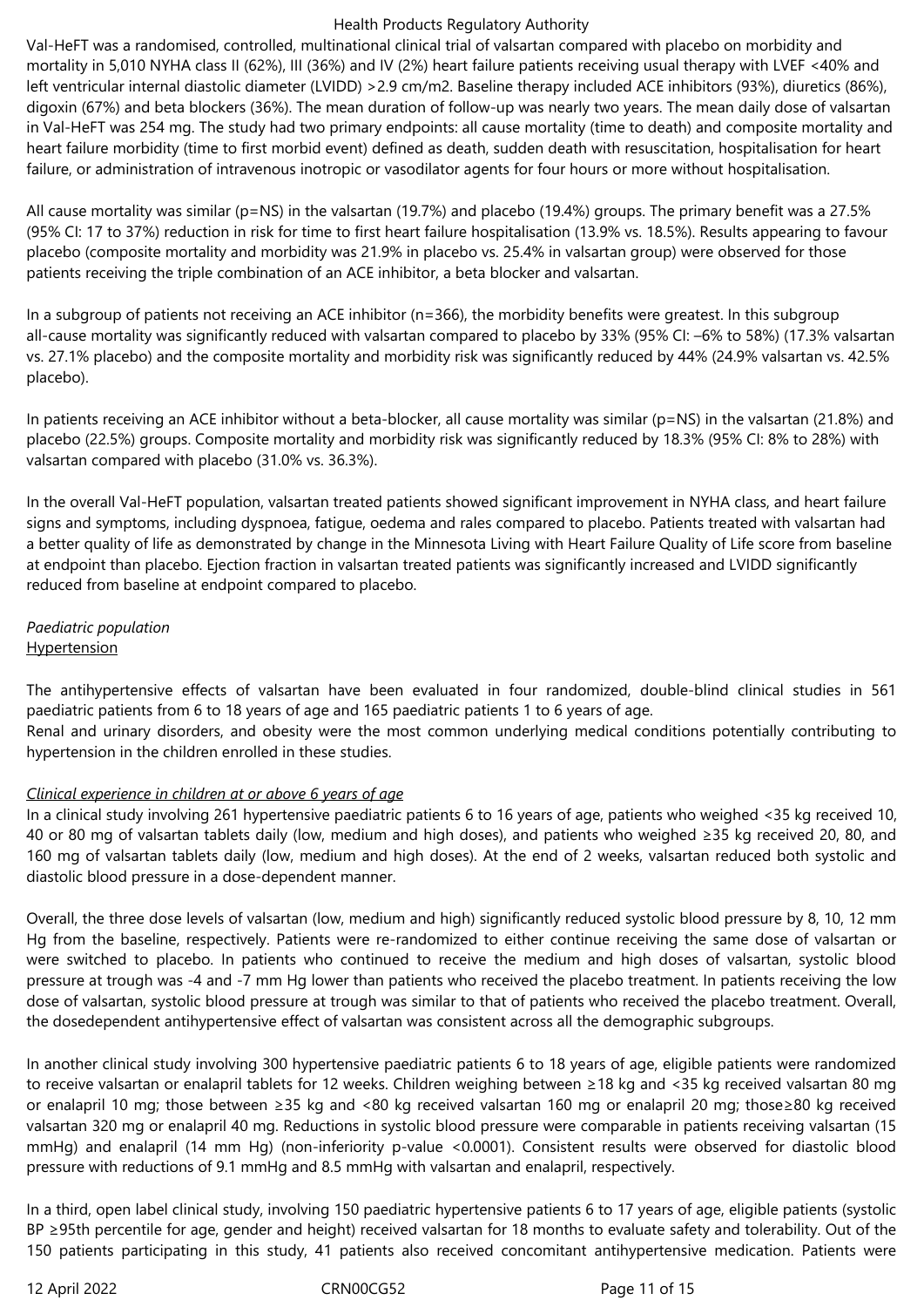dosed based on their weight categories for starting and maintenance doses. Patients weighing >18 to < 35 kg, ≥35 to < 80 kg and ≥ 80 to < 160 kg received 40 mg, 80 mg and 160 mg and the doses were titrated to 80 mg, 160 mg and 320 mg respectively after one week. One half of the patients enrolled (50.0%, n=75) had CKD with 29.3% (44) of patients having CKD Stage 2 (GFR 60 – 89 mL/min/1.73m2) or Stage 3 (GFR 30-59 mL/min/1.73m2). Mean reductions in systolic blood pressure were 14.9 mmHg in all patients (baseline 133.5 mmHg), 18.4 mmHg in patients with CKD (baseline 131.9 mmHg) and 11.5 mmHg in patients without CKD (baseline 135.1 mmHg). The percentage of patients who achieved overall BP control (both systolic and diastolic BP <95th percentile) was slightly higher in the CKD group (79.5%) compared to the non-CKD group (72.2%).

#### *Clinical experience in children less than 6 years of age*

Three clinical studies were conducted in 291 patients aged 1 to 5 years. No children below the age of 1 year were enrolled in these studies.

In the first study of 90 patients, dose-response could not be demonstrated, but in the second study of 75 patients, higher doses of valsartan were associated with greater blood pressure reductions.

The third study was a 6 week, randomised double-blind study to evaluate the dose response of valsartan in 126 children 1 to 5 years of age with hypertension with or without CKD randomised to either 0.25 mg/kg or 4 mg/kg body weight respectively. At endpoint, the reduction in Mean systolic blood pressure (MSBP)/ Mean diastolic blood pressure (MDBP) with valsartan 4.0 mg/kg compared to valsartan 0.25 mg/kg was 8.5/6.8 mmHg vs. 4.1/0.3 mmHg, respectively; p=0.0157/p<0.0001). Similarly, the CKD subgroup also showed reductions in MSBP/MDBP with valsartan 4.0 mg/kg compared to 0.25 mg/kg (9.2/6.5 mmHg vs 1.2/ +1.3 mmHg).

The European Medicines Agency has waived the obligation to submit the results of studies with < Valsartan Rowa in all subsets of the paediatric population in heart failure and heart failure after recent myocardial infarction. See section 4.2 for information on paediatric use.

#### **5.2 Pharmacokinetic properties**

#### Absorption:

Following oral administration of valsartan alone, peak plasma concentrations of valsartan are reached in 2–4 hourswith tablets and 1–2 hours with solution formulation. Mean absolute bioavailability is 23% and 39% with tablets and solution formulation, respectively. The systemic exposure and peak plasma concentration of valsartan is about 1.7-fold and 2.2-fold higher with the solution compared to the tablets.

Food decreases exposure (as measured by AUC) to valsartan by about 40% and peak plasma concentration (Cmax) by about 50%, although from about 8 h post dosing plasma valsartan concentrations are similar for the fed and fasted groups. This reduction in AUC is not, however, accompanied by a clinically significant reduction in the therapeutic effect, and valsartan can therefore be given either with or without food.

#### Distribution:

The steady-state volume of distribution of valsartan after intravenous administration is about 17 litres, indicating that valsartan does not distribute into tissues extensively. Valsartan is highly bound to serum proteins (94–97%), mainly serum albumin.

#### Biotransformation:

Valsartan is not biotransformed to a high extent as only about 20% of dose is recovered as metabolites. A hydroxy metabolite has been identified in plasma at low concentrations (less than 10% of the valsartan AUC). This metabolite is pharmacologically inactive.

#### Elimination:

Valsartan shows multiexponential decay kinetics ( $t_{\frac{1}{2}a}$  <1 h and  $t_{\frac{1}{2}b}$  about 9 h). Valsartan is primarily eliminated by biliary excretion in faeces (about 83% of dose) and renally in urine (about 13% of dose), mainly as unchanged drug. Following intravenous administration, plasma clearance of valsartan is about 2 l/h and its renal clearance is 0.62 l/h (about 30% of total clearance). The half-life of valsartan is 6 hours.

#### In Heart failure patients:

The average time to peak concentration and elimination half-life of valsartan in heart failure patients are similar to that observed in healthy volunteers. AUC and Cmax values of valsartan are almost proportional with increasing dose over the clinical dosing range (40 to 160 mg twice a day). The average accumulation factor is about 1.7. The apparent clearance of valsartan following oral administration is approximately 4.5 l/h. Age does not affect the apparent clearance in heart failure patients.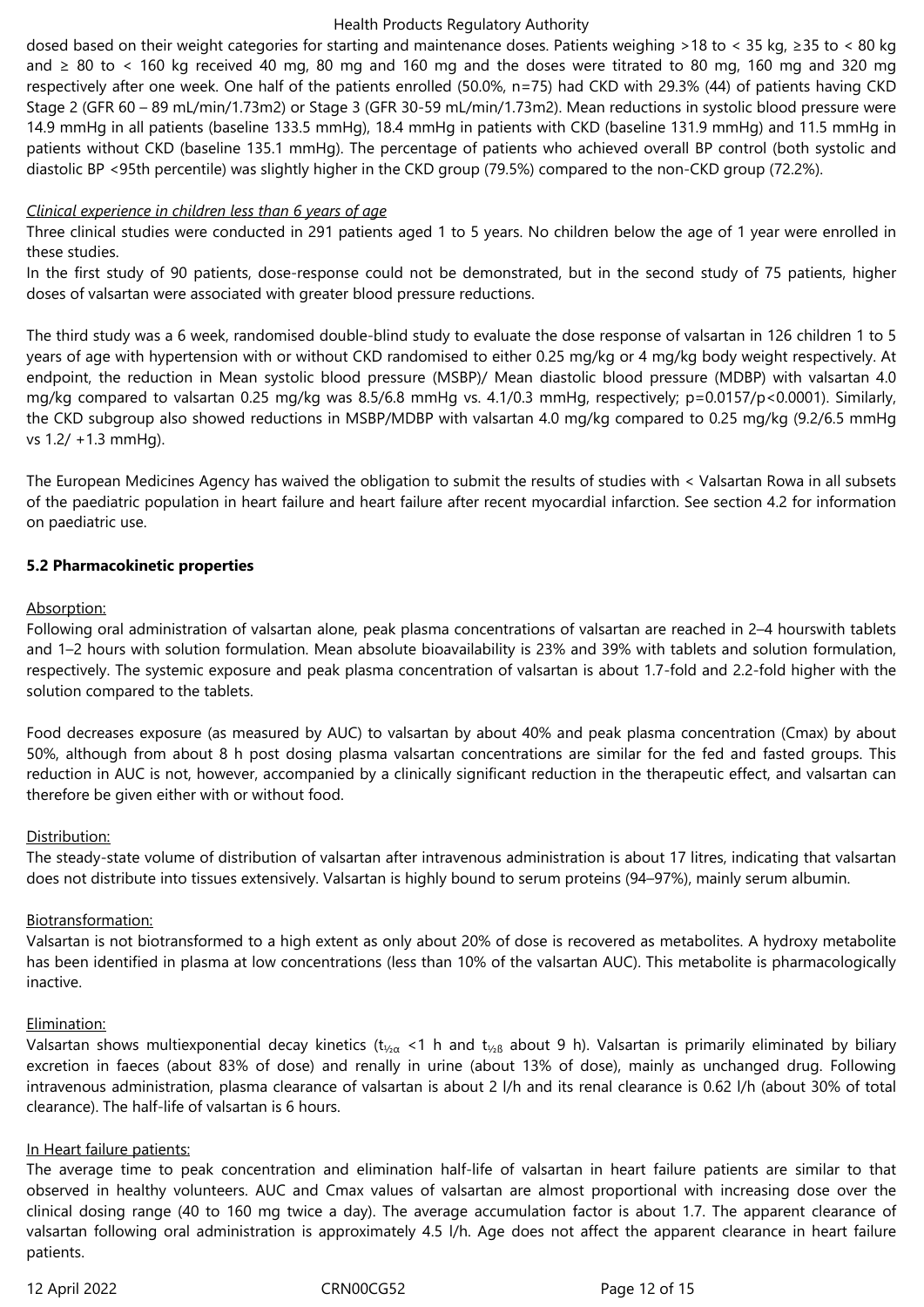# **Special populations**

# *Elderly*

A somewhat higher systemic exposure to valsartan was observed in some elderly subjects than in young subjects; however, this has not been shown to have any clinical significance.

## Impaired renal function

As expected for a compound where renal clearance accounts for only 30% of total plasma clearance, no correlation was seen between renal function and systemic exposure to valsartan. Dose adjustment is therefore not required in patients with renal impairment (creatinine clearance >10 ml/min). There is currently no experience on the safe use in patients with a creatinine clearance <10 ml/min and patients undergoing dialysis, therefore valsartan should be used with caution in these patients (see sections 4.2 and 4.4). Valsartan is highly bound to plasma protein and is unlikely to be removed by dialysis.

#### Hepatic impairment

Approximately 70% of the dose absorbed is eliminated in the bile, essentially in the unchanged form. Valsartan does not undergo any noteworthy biotransformation. A doubling of exposure (AUC) was observed in patients with mild to moderate hepatic impairment compared to healthy subjects. However, no correlation was observed between plasma valsartan concentration versus degree of hepatic dysfunction. > Valsartan Rowa has not been studied in patients with severe hepatic dysfunction (see sections 4.2, 4.3 and 4.4).

# *Paediatric population*

In a study of 26 paediatric hypertensive patients (aged 1 to 16 years) given a single dose of a suspension of valsartan (mean: 0.9 to 2 mg/kg, with a maximum dose of 80 mg), the clearance (litres/h/kg) of valsartan was comparable across the age range of 1 to 16 years and similar to that of adults receiving the same formulation. (see Absorption information under section 5.2).

## Impaired renal function

Use in paediatric patients with a creatinine clearance <30 ml/min and paediatric patients undergoing dialysis has not been studied, therefore valsartan is not recommended in these patients. No dose adjustment is required for paediatric patients with a creatinine clearance >30 ml/min. Renal function and serum potassium should be closely monitored (see sections 4.2 and 4.4).

# **5.3 Preclinical safety data**

Non-clinical data reveal no special hazard for humans based on conventional studies of safety pharmacology, repeated dose toxicity, genotoxicity, carcinogenic potential.

In rats, maternally toxic doses (600 mg/kg/day) during the last days of gestation and lactation led to lower survival, lower weight gain and delayed development (pinna detachment and ear-canal opening) in the offspring (see section 4.6). These doses in rats (600 mg/kg/day) are approximately 18 times the maximum recommended human dose on a mg/m2 basis (calculations assume an oral dose of 320 mg/day and a 60-kg patient).

In non-clinical safety studies, high doses of valsartan (200 to 600 mg/kg body weight) caused in rats a reduction of red blood cell parameters (erythrocytes, haemoglobin, haematocrit) and evidence of changes in renal haemodynamics (slightly raised plasma urea, and renal tubular hyperplasia and basophilia in males). These doses in rats (200 and 600 mg/kg/day) are approximately 6 and 18 times the maximum recommended human dose on a mg/m2 basis (calculations assume an oral dose of 320 mg/day and a 60-kg patient).

In marmosets at similar doses, the changes were similar though more severe, particularly in the kidney where the changes developed to a nephropathy which included raised urea and creatinine.

Hypertrophy of the renal juxtaglomerular cells was also seen in both species. All changes were considered to be caused by the pharmacological action of valsartan which produces prolonged hypotension, particularly in marmosets. For therapeutic doses of valsartan in humans, the hypertrophy of the renal juxtaglomerular cells does not seem to have any relevance.

#### Paediatric population

Daily oral dosing of neonatal/juvenile rats (from a postnatal day 7 to postnatal day 70) with valsartan at doses as low as 1 mg/kg/day (about 10-35% of the maximum recommended paediatric dose of 4 mg/kg/day on systemic exposure basis) produced persistent, irreversible kidney damage. These effects above mentioned represent an expected exaggerated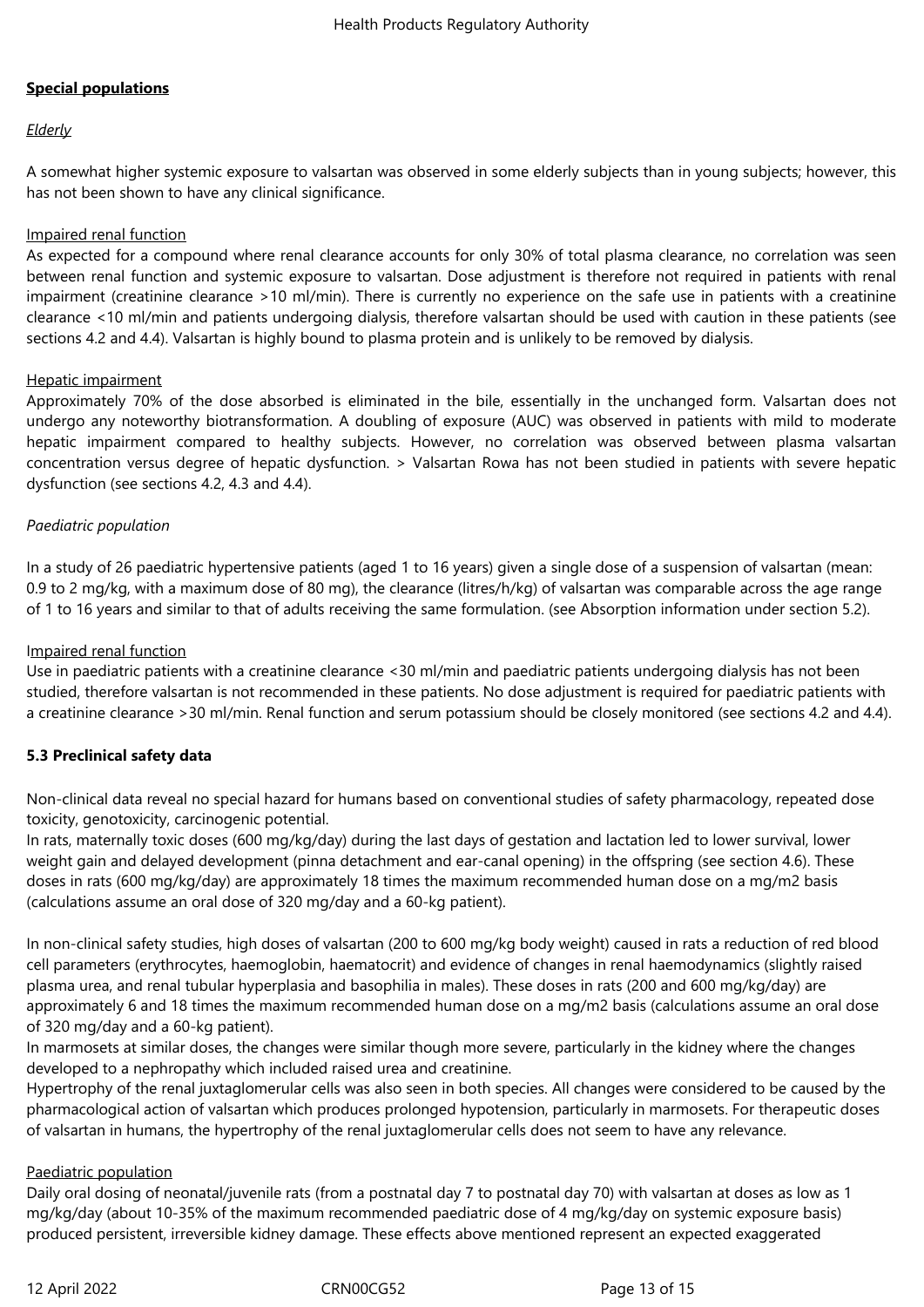pharmacological effect of angiotensin converting enzyme inhibitors and angiotensin II type 1 blockers; such effects are observed if rats are treated during the first 13 days of life.

This period coincides with 36 weeks of gestation in humans, which could occasionally extend up to 44 weeks after conception in humans. The rats in the juvenile valsartan study were dosed up to day 70, and effects on renal maturation (postnatal 4-6 weeks) cannot be excluded. Functional renal maturation is an ongoing process within the first year of life in humans. Consequently, a clinical relevance in children <1 year of age cannot be excluded, while preclinical data do not indicate a safety concern for children older than 1 year.

# **6 PHARMACEUTICAL PARTICULARS**

## **6.1 List of excipients**

# *Tablet core*

Cellulose, microcrystalline (E 460) Silica, colloidal anhydrous (E 551) Sorbitol (E-420) Magnesium carbonate (E 504) Maize starch, pregelatinised Povidone K-25 (E 1201) Sodium stearylfumarate Sodium lauryl sulphate Crospovidone Type A (E 1202)

*Film coating* Lactose monohydrate Hypromellose (E 464) Titanium dioxide (E 171) Macrogol 4000 Red iron oxide (E 172).

#### **6.2 Incompatibilities**

Not applicable

#### **6.3 Shelf life**

3 years

#### **6.4 Special precautions for storage**

Do not store above 30°C. Store in the original package in order to protect from moisture.

#### **6.5 Nature and contents of container**

PVC/PE/PVDC/aluminium blister.

Pack sizes: 7, 14, 28, 56, 98, 280 film-coated tablets

Not all pack sizes may be marketed.

#### **6.6 Special precautions for disposal and other handling**

No special requirements. Any unused product or waste should be disposed of in accordance with local requirements.

#### **7 MARKETING AUTHORISATION HOLDER**

Rowa Pharmaceuticals Limited